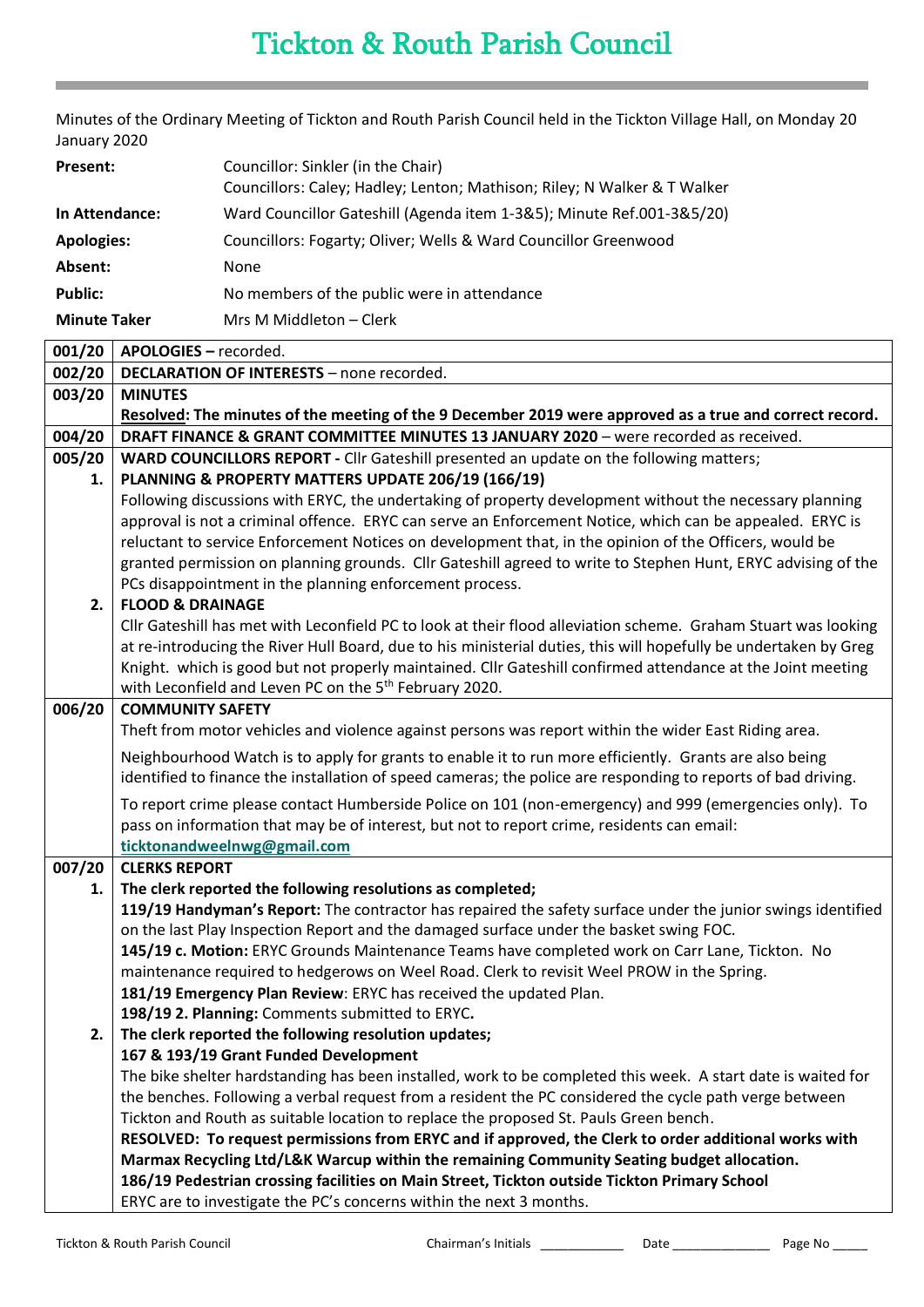|        | 205/19 Allotments - deferred to next meeting.                                                                                                                                                                  |
|--------|----------------------------------------------------------------------------------------------------------------------------------------------------------------------------------------------------------------|
| 3.     | The following matters were recorded as being reported to ERYC under Delegated Authority;                                                                                                                       |
|        | Routh: Pavement issues and drain covers damaged                                                                                                                                                                |
|        | Monks Drain to White Cross: Debris on cycle path                                                                                                                                                               |
|        | Meaux Lane, Routh: Litter Pick                                                                                                                                                                                 |
|        | Main Street, Tickton: 30mph sign damaged                                                                                                                                                                       |
| 008/20 | HANDYMANS REPORT - None recorded.                                                                                                                                                                              |
| 009/20 | <b>CORRESPONDENCE</b>                                                                                                                                                                                          |
| 1.     | Office of the Police & Crime Commissioner: E Bulletin & invite to Meet the Commissioner - noted.                                                                                                               |
| 2.     | ERNLLCA: NALC Chairman's Open Letter to all Cllrs - noted.                                                                                                                                                     |
| 3.     | <b>ERNLLCA: Newsletter - noted.</b>                                                                                                                                                                            |
| 4.     | ERNLLCA: Good Employment Day Training Friday 14 <sup>th</sup> February RESOLVED: Cllr Lenton to attend.                                                                                                        |
| 5.     | NEWS RELEASE: Graham Stuart MP keen to address flooding issues in New Year - noted.                                                                                                                            |
| 6.     | Tickton Diary: RESOLVED: To submit articles relating to Joint Meeting/Flood Photos; Community Led                                                                                                              |
|        | Housing; Dog Fouling; Precept Notice; Overgrown boundary hedges.                                                                                                                                               |
| 7.     | Notice of Road Closure: Wawne (Meaux Lane/Road) 21-24 January 2020 - noted.                                                                                                                                    |
| 8.     | Planting of new trees within the Parish                                                                                                                                                                        |
|        | RESOLVED: To identify suitable locations and tree species for further consideration.                                                                                                                           |
| 9.     | Resident: Tickton Village Noticeboards - to note                                                                                                                                                               |
|        | Correspondence received after publications of Agenda for noting;                                                                                                                                               |
| 10.    | Resident: Response from EA letter and residents reply                                                                                                                                                          |
| 11.    | ERYC: Prior notification of temporary up-coming road closure for works - Weel Road, Tickton (Wednesday 12                                                                                                      |
|        | February 2020 expected to be completed by 14 Feb 2020) for carriageway re-surfacing works                                                                                                                      |
|        | RESOLVED: To request that ERYC put priority signage at Weel Bridge                                                                                                                                             |
| 12.    | ERYC: Standards Committee - 28 January 2020                                                                                                                                                                    |
| 010/20 | <b>PLANNING</b>                                                                                                                                                                                                |
| 1.     | <b>Planning Decisions</b>                                                                                                                                                                                      |
|        | 19/03336/PLF - Ferry Farm House, 9 Carr Lane - Erection of a first-floor extension to rear - approved.                                                                                                         |
|        | 19/03501/PLF - 64 Main Street - Erection of a single storey extension to rear following removal of existing                                                                                                    |
|        | conservatory and extension to existing rear dormer window (AMENDED PLANS/DESCRIPTION) - approved.                                                                                                              |
| 2.     | <b>Planning/Tree Applications</b>                                                                                                                                                                              |
|        | 19/04122/PLF - 39 St Pauls Way - Erection of a single storey extension to rear, conversion of existing garage                                                                                                  |
|        | to form office/storage, alterations to door and window to front and construction of canopy over front door.                                                                                                    |
|        | <b>RESOLVED: No comment.</b>                                                                                                                                                                                   |
|        | 19/04028/PLF - Fernleigh, 220 Hull Bridge Road, Tickton - Construction of dormer window to front, extension                                                                                                    |
|        | to side dormer windows and modification to rear elevation of extension approved by 17/03440/PLF and                                                                                                            |
|        | 18/02419/VAR (AMENDED DESCRIPTION).                                                                                                                                                                            |
|        | RESOLVED: Strongly object and call in;                                                                                                                                                                         |
|        | Loss of privacy to neighbouring properties due to the elevation of the windows.<br>$\bullet$                                                                                                                   |
|        | Development overbearing, out of character with existing properties and outside of the building line.<br>$\bullet$                                                                                              |
|        | Consideration be given to the roof remaining as approved by ERYC Planning Department.<br>٠                                                                                                                     |
|        | And, to consider comments submitted from members of the public to ERYC Planning Department.<br>$\bullet$                                                                                                       |
|        | If approved, the following conditions be adopted;                                                                                                                                                              |
|        | All windows above 1.8m be fitted with obscure glass.                                                                                                                                                           |
|        | Suitable water attenuation plans to mitigate the impact of surface water run-off.<br>٠                                                                                                                         |
|        | 19/04314/PLF - Land North Of Weelgate House, Carr Lane, Weel - Erection of cattery building and isolation                                                                                                      |
|        | unit building, creation of a vehicle access and erection of timber fence and entrance gates                                                                                                                    |
|        | RESOLVED: No objections. If approved, the following conditions be adopted;                                                                                                                                     |
|        | The business remains ancillary to the house as it is classed as in the open countryside.<br>$\bullet$                                                                                                          |
|        | The entrance off Carr Lane should be of suitable construction for proposed traffic levels and current<br>$\bullet$                                                                                             |
|        | vegetation screening should be maintained throughout operation.                                                                                                                                                |
|        | The previously permitted temporary gate onto Common Land should be closed up and replanted now.<br>$\bullet$<br>Suitable water attenuation plans to mitigate the impact of surface water run-off.<br>$\bullet$ |
| 011/20 | <b>ENFORCEMENT</b> - none recorded.                                                                                                                                                                            |
| 012/20 | <b>PUBLIC CONSULTATION</b>                                                                                                                                                                                     |
|        | Consultation: Strengthening police powers to tackle unauthorised encampments - noted.                                                                                                                          |
| 013/20 | MOTIONS PROPOSED BY COUNCILLORS - None received.                                                                                                                                                               |
|        |                                                                                                                                                                                                                |